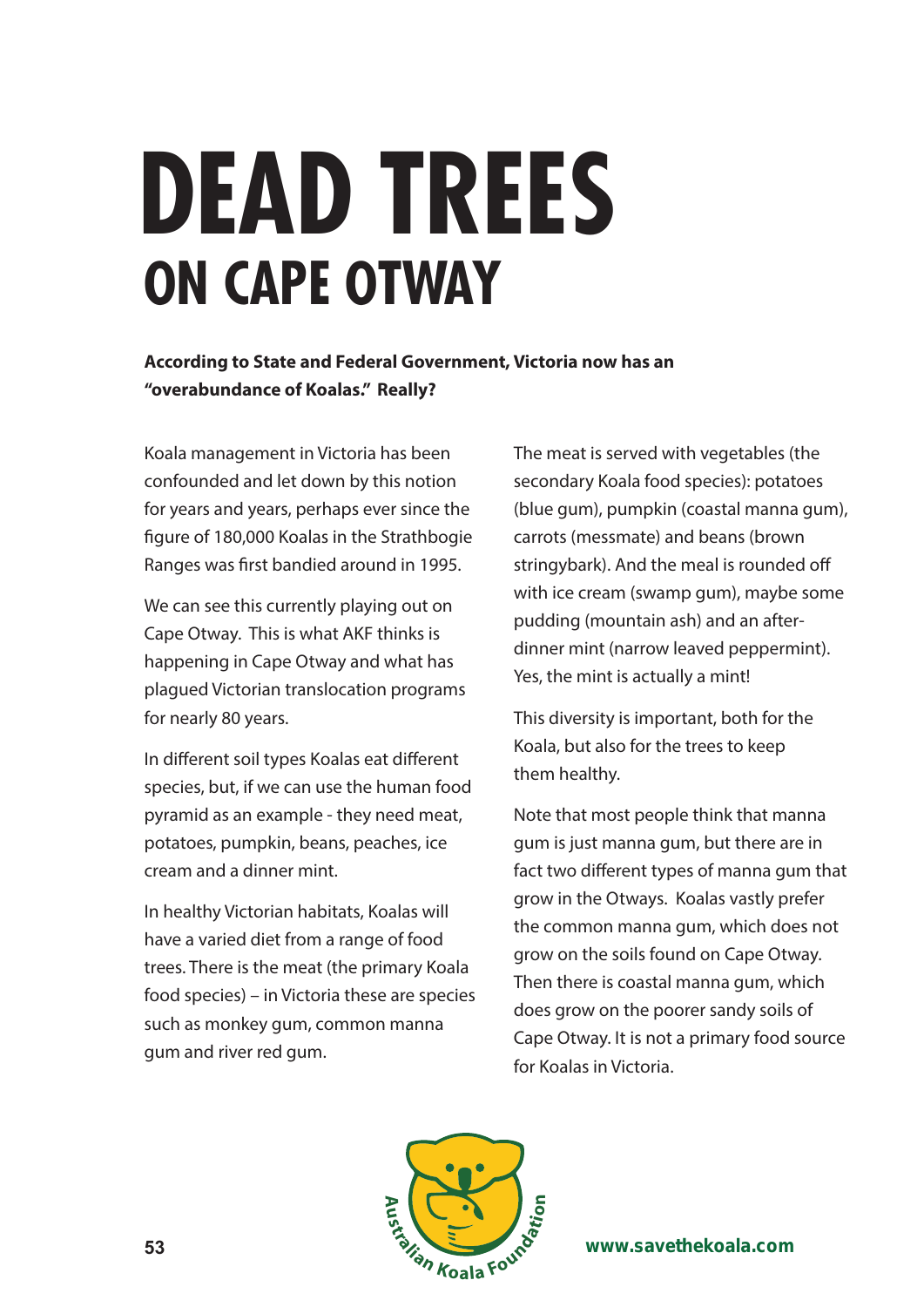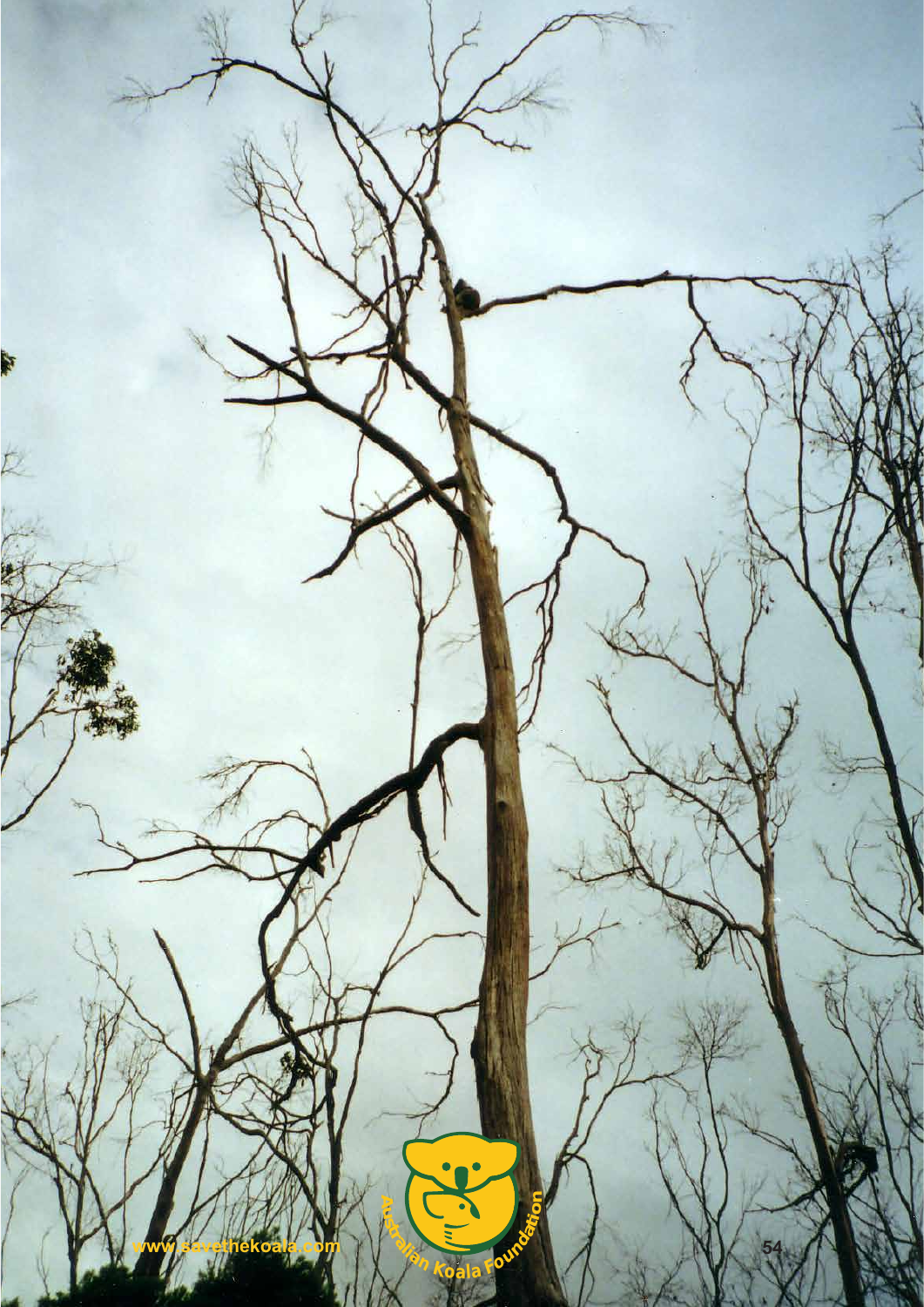## **The Victorian Koala Food Pyramid**

**An example of the variety of tree species that Koalas need for a healthy diet**

#### *Koalas in coastal areas of Western Victoria would normally be eating this:*

| <b>Meat</b>                                           | Monkey gum (E. cypellocarpa)<br>Common manna gum (E. viminalis subspecies viminalis)                                                                                                | <b>Primary</b><br><b>Habitat</b> |
|-------------------------------------------------------|-------------------------------------------------------------------------------------------------------------------------------------------------------------------------------------|----------------------------------|
| <b>Potatoes</b><br>$\boldsymbol{8}$<br><b>Pumpkin</b> | Victorian blue gum (E. globulus subsp. bicostata)<br>Southern blue gum (E. globulus subsp. globulus)<br>Coastal manna gum (E. viminalis susp. cygnetensis)<br>Messmate (e. obliqua) | <b>Secondary</b><br>(Class A)    |
| <b>Carrots</b><br>& Beans                             | <b>Brown stringybark (E. baxteri)</b><br>Yellow stringybark (E. muelleriana)                                                                                                        | <b>Secondary</b><br>(Class B)    |
| Ice-cream<br>& Pudding                                | <b>Swamp gum (E. ovata)</b><br><b>Mountain ash (E. regnans)</b>                                                                                                                     | <b>Secondary</b><br>(Class C)    |
| <b>After-dinner-mint</b>                              | Narrow-leaved peppermint (E. radiata)                                                                                                                                               | <b>Other Vegetation</b>          |

#### *Koalas translocated to Cape Otway in 1981 have only had:*

**Pumpkin Secondary Coastal manna gum (E. viminalis susp. cygnetensis) Secondary Messmate (e. obliqua) Messmate (e. obliqua) Pumpkin Coastal manna gum (E. viminalis susp. cygnetensis) Secondary** 

### **Who decided to plant 93,000 new trees at Cape Otway since 2012, but only planted pumpkin?\***



\* Koalas will not be able to use these trees until 2025 (at the earliest)

**55 www.savethekoala.com**